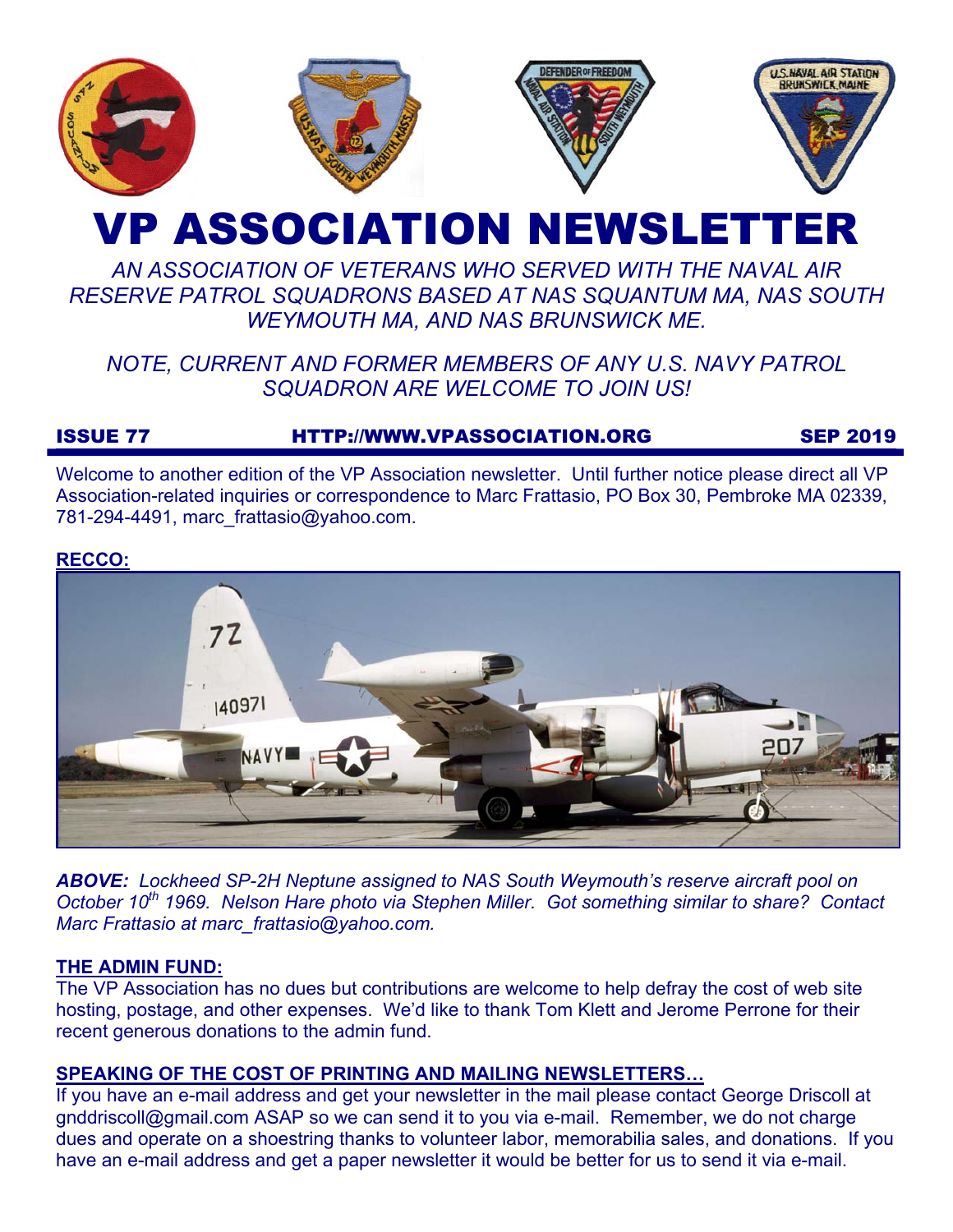# **LOST CONTACT:**

Be sure to inform George Driscoll at gnddriscoll@gmail.com about home or e-mail address changes.

### **A PHOTO FROM JIM CRANDAL:**



I thought I would share this photo for the newsletter of a P-3C performing touch & goes into Patrick AFB on Satellite Beach, FL this past March. The base is located on a very narrow spit of land between the mainland and the Atlantic just south of Coco Beach FL. The altitude for a successful landing is low enough that the window observers get some wonderful eyeball liberty.

#### **A NOTE FROM BOB O'BRIEN:**

I always forward the VP Association's newsletter to my son Kevin. He enjoys reading it. He was the executive officer of the USS Freedom, and before that was the commanding officer of the USS Sioux City. This was his reply:

*Great newsletter. I've met Admiral Buck a few times. He just left Mayport as the 4th Fleet Commander and he will become the Superintendent at the Naval Academy. His replacement, RADM Gabrielson, came onboard 2 weeks ago with his boss, ADM Faller (US Southern Command - 4 star). The interesting thing about Gabrielson is he was the pre-com CO for FREEDOM so he is well versed in LCS and looking to employ the ship drug hunting in the near future. Thanks for passing along.* 

#### **A NOTE FROM GEORGE GRIFFIN:**

The "Wings of Freedom Tour" [includes WWII Aircraft: B-17, B-24, B-25, P-40 and P-51] put on by the Collings Foundation from Stow, MA where you can book a reservation online or call their 1-800-568- 8924 or 978-562-9182 for a 30 minute flight on the B-17 or the B-24 the cost is \$450, and for a 25 minute flight on the B-25 is \$400, although much more \$\$\$\$ for the P-40 and P-51 fighters. Airshow Entrance Fee: \$5 - \$15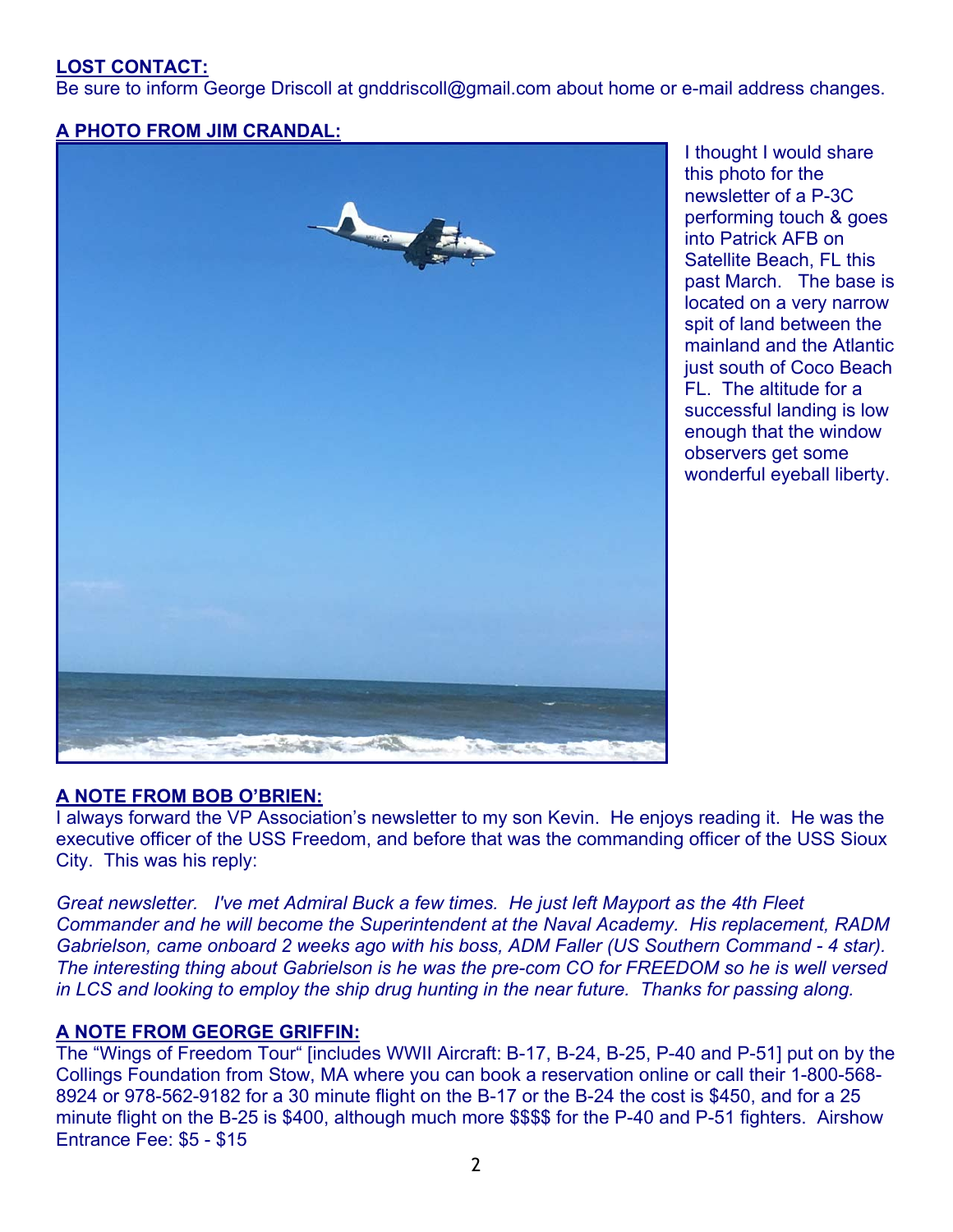Tour Stops at Beverly Airport (Airshow) from 9/15/19 – 9/17/19, Plymouth Municipal Airport 9/18/19 – 9/20/19, Worcester Airport 9/20/19 – 9/22/19, Nashua, NH 9/27/19 – 9/29/19. They make tour stops all over the US, not just the New England Area. You can also reserve a 40 minute flight on the F-4 Phantom and TA-4J Skyhawk at their Huston Texas Flight Facility. The cost is \$15k for the F-4 and \$8k for the TA-4J. Go to https://www.collingsfoundation.org for more info.

#### **LAST CALL FOR THE 2019 VP ASSOCIATION ANNUAL REUNION:**

Time is running out if you want to attend the VP Association's annual reunion banquet in Weymouth, MA on Saturday September 21<sup>st</sup>. Reservations are required in advance and we must have them by no later than Monday September 16<sup>th</sup>. A reservation form is on the last page of this newsletter. If you intend to go and have not yet sent your reservation to Barbara Hanigan, please **DO IT NOW**. We have to tell the caterer how many meals to prepare at least one week in advance, and for this reason, we can't accept walk-ins. For more details regarding the reunion, see the last page of this newsletter. If you live within driving distance, please consider coming. It's a great time.

#### **NAS BRUNSWICK REUNION:**

There will be an NAS Brunswick reunion event held in Maine during the weekend of August 14<sup>th</sup> through 16<sup>th</sup> 2020. For more information contact Jeffrey Simpson at Jeffthebubby2@gmail.com.

#### **NAVY REDUCING FLIGHT HOURS TO COVER OVERFLYING P-8s (USNI News 7/16):**

Parts of the Atlantic fleet will reduce their flying hours for the remainder of the fiscal year to address a funding shortfall within the naval aviation flight hour budget, a Navy official told USNI News. On the East Coast, non-deployed P-8A Poseidon maritime patrol squadrons will see a 10-percent flight hour reduction. Non-deployed expeditionary detachments of helicopter maritime strike squadrons and helicopter sea combat squadrons flying the MH-60R and S will see a 25-percent reduction in flight hours. And support units such as Air Test and Evaluation Squadron (VX) 1, the "Rawhides" of Fleet Logistics Support Squadron (VRC) 40 that fly the C-2A Greyhound airplane and bring passengers and goods to and from aircraft carriers at sea, C-12 logistics planes, and search-and-rescue aircraft out of Key West will see a 10-percent reduction in flight hours. These reduced flying hours will last for the remaining 11 weeks of the fiscal year, which ends Sept. 30. Additionally, no new flyovers will be scheduled, though none that are already scheduled will be canceled, the official told USNI News. For the VFA-106 F/A-18 Super Hornet Tactical Demonstration Team specifically, the schedule will be curtailed, but the unit will still participate in the Oceana Air Show, the official added.

Rear Adm. Roy Kelley, commander of Naval Air Force Atlantic (CNAL), warned of a shortfall of at least \$100 million in an email last month. USNI News has learned the shortfall was created by deployed P-8s and MH-60s over-executing due to fleet commander needs in U.S. 6th and 7th Fleets. The aircraft deploy with a certain number of flight hours allotted, and the local commanders are asking the aircraft to operate beyond those hours due to operational needs – particularly the P-8s operating in the Western Pacific, the Mediterranean and other forward locations –creating challenges for CNAL leaders back home. "Naval aviation readiness is at the highest it's been in more than a decade, and to ensure that our deployed forces remain ready and continue to effectively execute their mission, we are managing our resources the best way we can to ensure we will fight and win," Cmdr. Ron Flanders, a spokesman for the Commander of Naval Air Forces, told USNI News today.

Overall, the operational tempo in Fiscal Year 2019 has been "robust" and "more than what we expected," the official told USNI News. Other unplanned events, such as the aviation component of the Hurricane Michael rescue and aid effort, have also contributed to spending money faster than planned, and naval aviation will now have to pare down its spending for the last two and a half months of the year. These unanticipated costs have thrown off the Navy's aviation budget, despite the FY 2019 budget being the first one in years to be passed by Congress on time without requiring a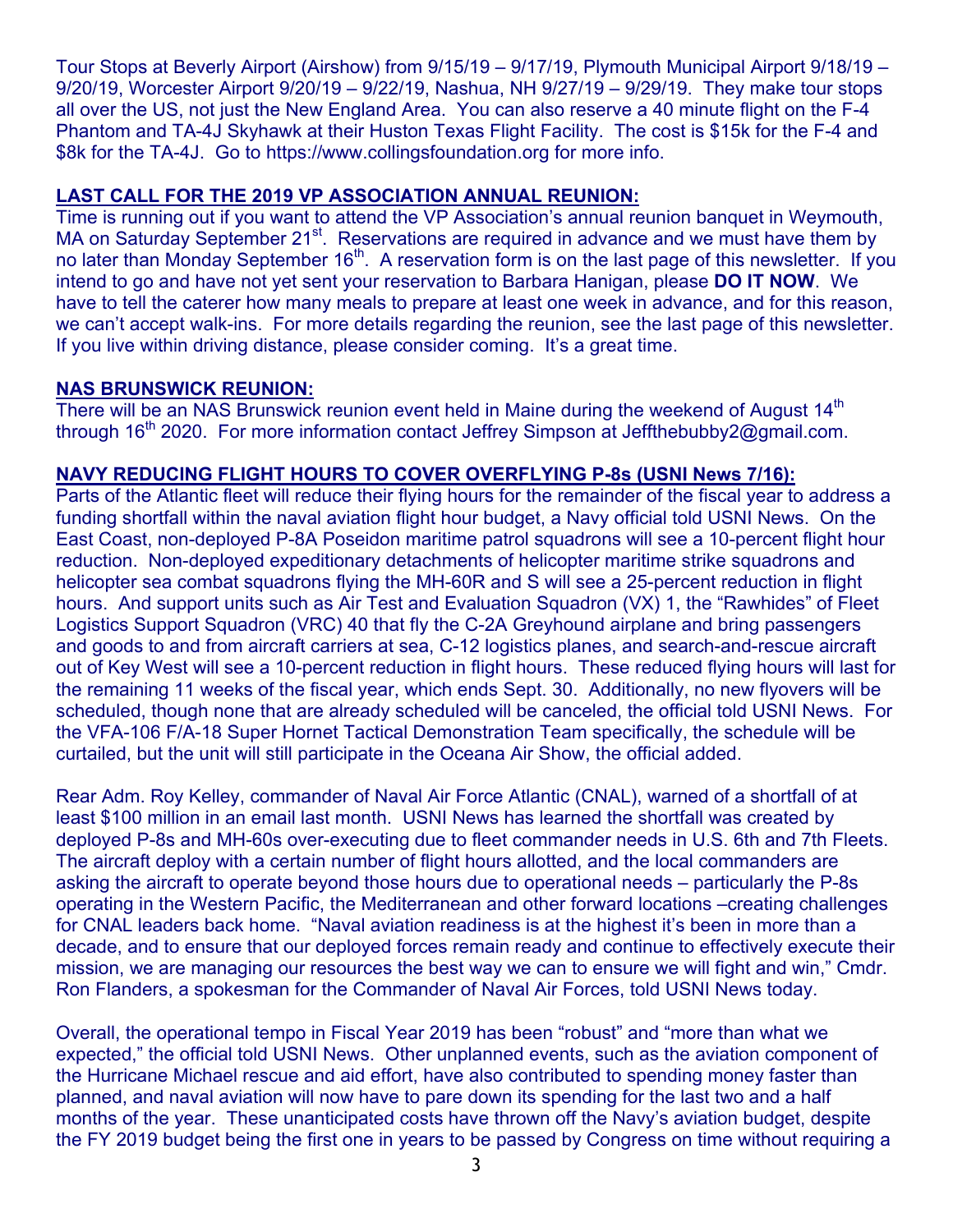continuing resolution to start the fiscal year. The Navy has dealt with its shortfall internally, reallocating resources within the 1A1A mission flight hours budget line. Deployed units have overused those hours, so non-deployed units will have to scale back for the remainder of the year. By the end of the fiscal year, though, the Navy will have executed what Congress allowed without touching other parts of the budget.

Part of the challenge for the Navy this year is actually a good news story: success in nearing former Defense Secretary James Mattis' mandate of 80-percent readiness for strike fighter jets has changed how the fleet eats up available flight hours. Leadership had previously said that reaching the 80 percent readiness mark wouldn't necessarily be an expensive venture in itself – the service was spending money to bring in consultants from industry to share best practices on maintaining aircraft, but the new procedures and the improved layouts at depots wouldn't cost much in and of themselves. However, once readiness rates improved, that meant that squadrons were actually able to execute the full number of flight hours they had been scheduled for, since the planes were available to them. In past years, squadrons at home couldn't always execute all their flight hours because planes weren't ready to fly, leaving some breathing room in the budget for when deployed squadrons overexecuted or situations like hurricane responses arose. With home-based squadrons now fully executing, that extra money isn't available to pay for over-execution in other squadrons, contributing to the budget shortfall going into the fourth quarter of the fiscal year.

The Navy was able to incorporate the 80-percent readiness requirement into its FY 2020 budget request, but Mattis' mandate came too late to affect the FY 2019 budget. However, the shortfall is not as bad as leadership worried at one point, the official said, and Kelley did not have to make the steepest cut he alluded to in his June email: shuttering an air wing. The air wing in question was CVW-8, the official told USNI News, which is attached to USS Gerald R. Ford (CVN-78). Ford remains in a lengthy post-shakedown availability and will not deploy for some time, but it already has an assigned air wing that is training and keeping up pilots' qualifications. CVW-8 is operating at full capacity and was not included in any of the cuts that Kelley selected to address the funding gap. Kelley and Commander of Naval Air Forces Vice Adm. DeWolfe Miller worked through the budget and selected options to address the financial shortfall for the remainder of the fiscal year. On Friday Commander of U.S. Fleet Forces Command Adm. Chris Grady, Commander of U.S. Pacific Fleet Adm. John Aquilino, and other four-star leaders approved the plan. On the Pacific side, there were concerns that the Chief of Naval Air Training (CNATRA) was facing increased costs to train new pilots, which could create a funding shortfall for the Pacific side. After a re-look at the budget, the gap was smaller than previously thought and any budget impacts have been mitigated, the official said.

#### *USNI News article by Megan Eckstein*

#### **ADMIRAL TAPPED TO LEAD U.S. NAVY DECLINES JOB, RETIRES INSTEAD (ABC News 7/7):**

The man set to take over as the head of the Navy declined the position over the weekend, less than one month before he was scheduled to begin the job. In a statement, Adm. Bill Moran confirmed that he had declined the appointment to Chief of Naval Operations, and regretted "any inconvenience" his decision caused President Donald Trump and Navy Secretary Richard Spencer. He said that though it was painful for him to retire instead, he did not wish to be an "impediment" to the Navy.

Said Moran, "I made this difficult decision based on an open investigation into the nature of some of my personal email correspondence over the past couple of years and for continuing to maintain a professional relationship with a former staff officer, now retired, who had while in uniform been investigated and held accountable over allegations of inappropriate behavior. To be clear, my decision to maintain this relationship was in no way an endorsement or tacit approval of this kind of conduct. I understand how toxic it can be to any team when inappropriate behavior goes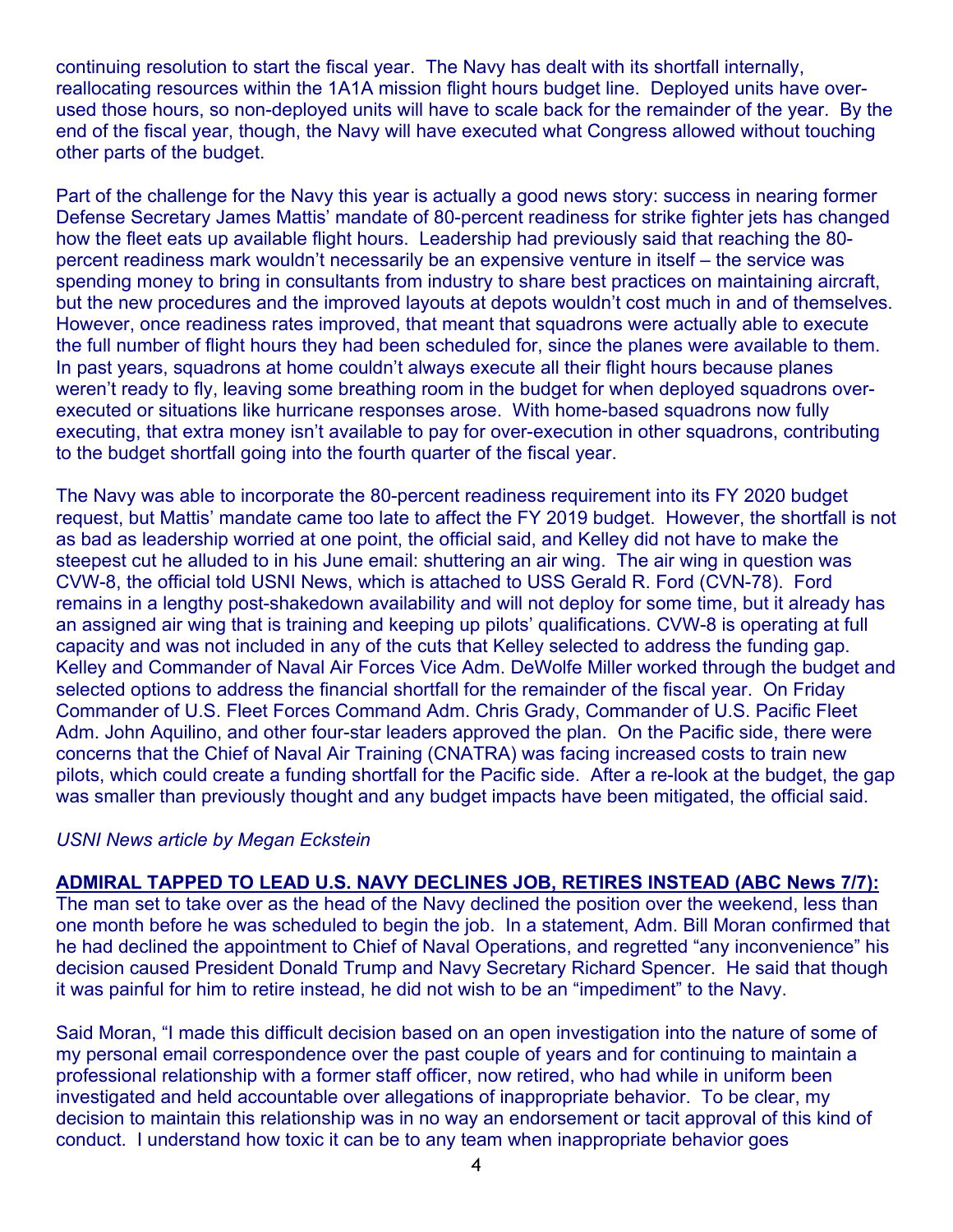unrecognized and unchecked. Every Sailor is entitled to serve in an environment free of harassment or intimidation."

Secretary Spencer said he had accepted Moran's request to retire. "Adm. Bill Moran recently brought to my attention that over the past two years he maintained a professional relationship with an individual who was held accountable and counseled for failing to meet the values and standards of the Naval profession. While I admire his faithful service and commitment to the Navy, this decision on his part to maintain that relationship has caused me to call his judgment into question."

A U.S. official familiar with Moran's resignation said he resigned because of an association with retired Navy Cmdr. Chris Servello. Servello worked for and with Moran several times over roughly a decade, with Moran serving as a mentor to Servello. Servello was investigated by the Navy for his behavior at a 2016 holiday party at the Pentagon, where he was accused of making unwanted sexual advances at women, including junior officers, while dressed as Santa Claus. No charges were filed against Servello, but he was counseled for bad judgment and excessive drinking. Servello, who was then working as the spokesperson for Chief of Naval Operations Adm. John Richardson, continued working in the Pentagon until he retired in spring 2019.

Moran maintained contact with Servello during and after the investigation, including communicating with him on his personal email account. The investigation into Moran's ongoing contacts with Servello was conducted by the Defense Department's Office of the Inspector General. Moran served as the Vice Chief of Naval Operations until last month, when he was replaced by Adm. Bob Burke. Moran was scheduled to take over as Chief of Naval Operations on August 1, replacing Adm. Richardson, who is set to retire. Richardson will now stay on until a new Chief of Naval Operations is nominated, according to the defense officials. By law, Richardson cannot serve as CNO beyond Sept. 17, 2019, when he will have served four years in the position

#### *ABC News article by Courtney Kube*

#### **WHAT'S AN ADVANCED RUSSIAN WARSHIP DOING IN HAVANA HARBOR? (PBS 6/24):**

One of the Russian navy's most advanced warships entered Havana's harbor Monday and docked at the port used until this month by U.S. cruise lines. Here are some questions and answers about the Admiral Gorshkov's travels through the Caribbean.

#### **What is the Admiral Gorshkov?**

The Admiral Gorshkov entered service last year. It is one of the Russian navy's most advanced warships and is armed with cruise missiles, air defense systems and other weapons. The frigate is based at the Arctic port of Severomorsk and is part of Russia's Northern Fleet. It's the first ship in a new class of frigates intended to replace aging Soviet-era destroyers to project power far away from Russian shores. It is accompanied by the multifunctional logistics vessel Elbrus, the medium sea tanker Kama and the rescue tug Nikolai Chiker, the Russian navy says.

#### **What is the ship doing in the Caribbean?**

The navy says the Admiral Gorshkov crossed through the Panama Canal into the Caribbean Sea on or around June 18. The naval group has covered a distance of over 28,000 nautical miles since leaving Severomorsk in February, with stops in China, Djibouti, Sri Lanka and Colombia, the navy says. It says the ships are scheduled to make calls at several Caribbean ports, without specifying which. The naval group was greeted with a 21-gun salute from Cuban forces stationed at the entrance to the Bay of Havana. The Gorshkov responded with its own salute.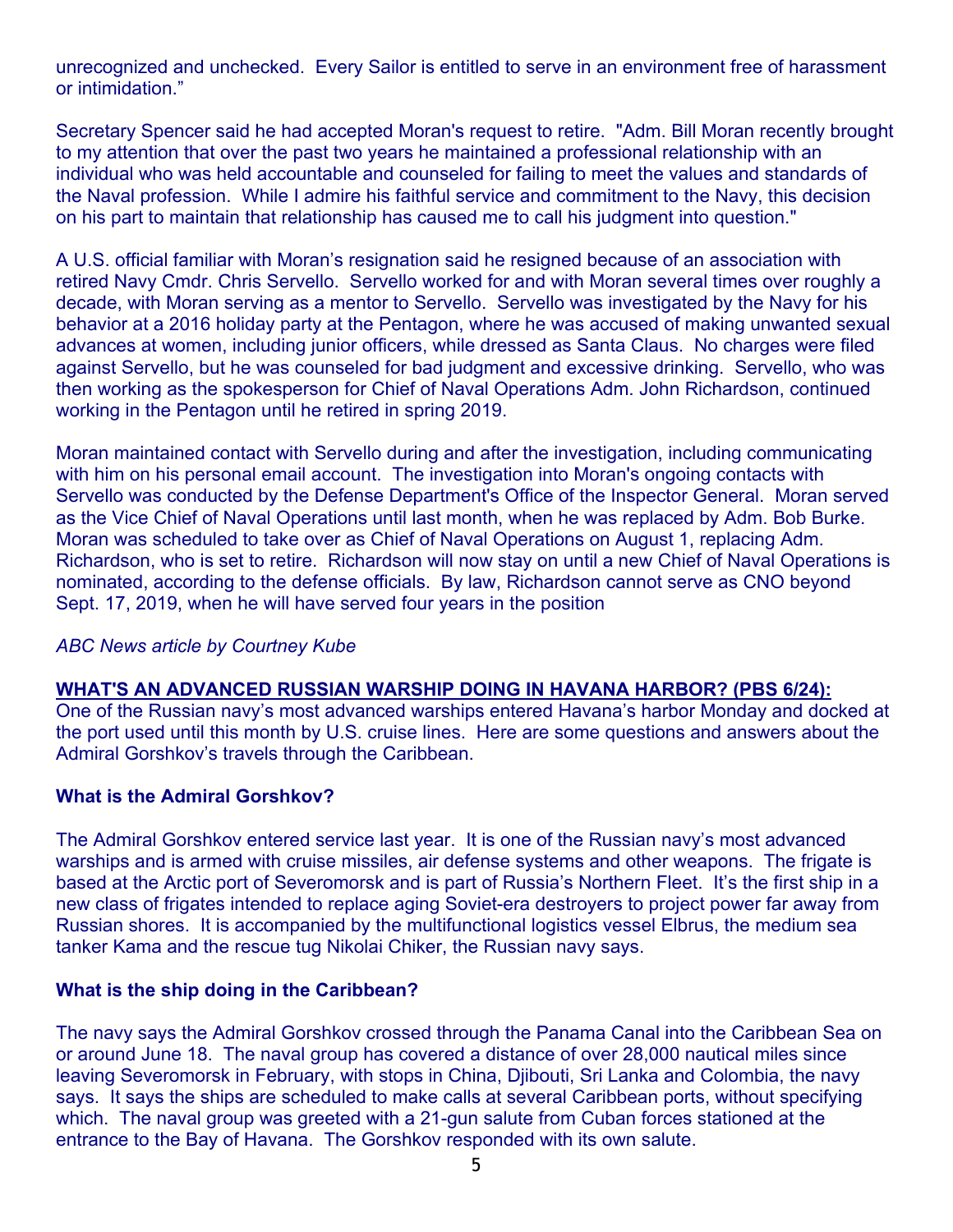As the U.S.-Russian relations have sunk to the lowest levels since the Cold War, Moscow has been considering further steps to boost its global presence. Russia has not provided details about the purpose of its trip, but the Kremlin has moved to bolster Russia's military capability amid tensions with the West following the annexation of Crimea in 2014. The Russian armed forces have received hundreds of new warplanes and dozens of warships in recent years as part of a sweeping military modernization program that allowed Moscow to project power abroad.

As the U.S.-Russian relations have sunk to the lowest levels since the Cold War, Moscow has been considering further steps to boost its global presence. An air base and a naval facility in Syria are currently Russia's only military outposts outside the former Soviet Union but Russian military officials have talked repeatedly about plans to negotiate deals for Russian warships and aircraft to use foreign ports and air bases.

#### **What message is Russia sending with the Admiral Gorshkov?**

Russian ships have become an occasional presence in Havana over the last decade. In 2008, after a visit by then Russian President Dmitry Medvedev, a group of Russian ships entered Cuban waters in what Cuban media described as the first such visit since 1991. Another group visited the southern city Cienfuegos in 2010, reportedly with a cargo of wheat. Others visited in 2013 and in 2014.

In January 2015, the reconnaissance and communications ship Viktor Leonov arrived unannounced in Havana a day before the start of discussions between U.S. and Cuban officials on the reopening of diplomatic relations. The Viktor Leonov returned again in March 2018.

All of the Russian naval missions to Cuba have been seen as a projection of military power close to U.S. shores, although neither Cuba nor Russian have described them as anything other than routine. Early during his presidency, Russian leader Vladimir Putin ordered the military to shut a Soviet-era electronic surveillance outpost in Cuba and a naval base in Vietnam as he sought to warm ties with the United States. Amid tensions with the U.S., Russian military officials talked about the possibility of reinstating a presence on Cuba and in Vietnam.

Russian warships and aircraft have periodically made forays into the Caribbean. In a show of power, a pair of Russian nuclear-capable Tu-160 strategic bombers visited Venezuela in December in what the Russian military described as a training mission. The deployment came before the latest crisis in Venezuela. Russia also sent Tu-160s and a missile cruiser to visit Venezuela in 2008 amid tensions with the U.S. after Russia's brief war with Georgia. A pair of Tu-160s also visited Venezuela in 2013. It is not publicly known if the Admiral Gorshkov will visit Venezuela.

#### **What does the Russian presence mean for Cuba?**

Russians were once the most important group of foreigners in Cuba, with many thousands of Soviet workers and advisers collaborating on projects in fields ranging from agricultural production to military defense. That ended with the fall of the Soviet Union, which saw the end of the Soviet and Russian presence and the start of a grueling depression in Cuba known as the "Special Period." That period ended with the start of Venezuelan aid around 2000.

In what some Cubans saw as a potent symbol of changing times, the Admiral Gorshkov is moored at the terminal where ships from cruise lines like Carnival and Norwegian formerly loomed. Cuba also somewhat diversified its economy by attracting Latin American, European and Asian investment, and tourism primarily from Canada, Europe and the U.S. U.S. tourism surged in 2015 and 2016 as the Obama administration loosed restrictions on travel to Cuba as part of the opening with the communist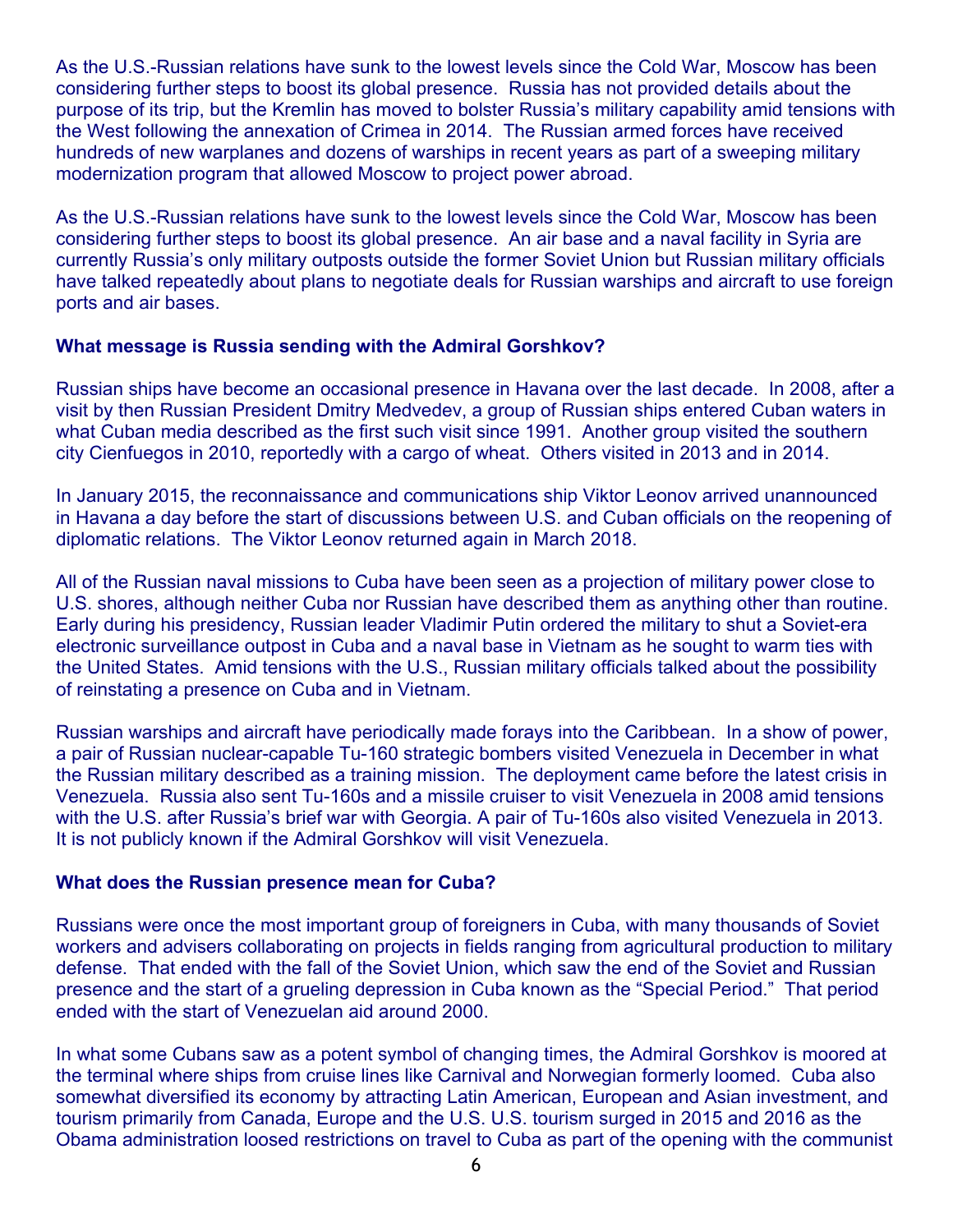government. That opening included allowing cruise ships. But the Trump administration has been trying to cut off income to Cuba and reduce the number of travelers to the island. The latest blow was ending cruise ship travel to the island, a measure that went into effect this month. In what some Cubans saw as a potent symbol of changing times, the Admiral Gorshkov is moored at the cruise terminal where ships from cruise lines like Carnival and Norwegian loomed over Old Havana as recently as June 6.

#### *PBS article by Michael Weissenstein, Andrea Rodriguez, and Vladimir Isachenkov*

#### **LEIDOS AWARDED \$72.8M FOR TRAPS SUB DETECTION SYSTEM (Defense News 6/24):**

Leidos Inc. was awarded a \$72.8 million contract for work on submarine detection sonar for the U.S. Navy, the Defense Department announced. The company, based in Reston, Va., will perform work on the Transformational Reliable Acoustic Path System, or TRAPS, one of two prototypes developed by the Defense Advanced Research Projects Agency, the Defense Department agency responsible for the development of emerging technologies military applications.

Leidos' Leidos' work on TRAPS comes under an indefinite quantity, cost-plus-fixed-fee contract with a three-year ordering period and no options, the Defense Department announced on Friday. The TRAPS system uses a fixed sonar node placed on the ocean floor, exploiting advantages of operating from the seafloor, to achieve large-area surveillance of the area surrounding the submarine. Each node communicates back to a floating "stationary surface node" through a wireless acoustic modem when the ocean floor node detects a sound.

The other prototype, called Submarine Hold at Risk [SHARK], has an unmanned underwater vehicle as a mobile platform to track enemy submarines. Both are part of DARPA's Distributed Agile Submarine Hunting [DASH] program. Leidos' work on the contract will be done at the company's Long Beach, Miss., facility, with an expected completion date of June 2022.

#### *Note from your newsletter editor: TRAPS and SHARK and DASH all appear to be part of a replacement effort for the old SOSUS system, which was declassified and decommissioned in the early 1990s soon after the Cold War ended. Better late than never?*

#### *Defense News article by Ed Adamczyk*

#### **IRAN CHOSE TO TAKE OUT DRONE INSTEAD OF MANNED NAVY JET (Military.Com 6/21):**

Iran could have shot down a P-8 Poseidon surveillance aircraft and killed Americans Thursday, but chose instead to target an unmanned Navy RQ-4 Global Hawk drone in order to avoid the possibility of all-out war, an Iranian general said Friday. The P-8 anti-submarine, anti-surface warfare aircraft "was also violating our airspace and we could have downed it too," said Brig. Gen. Amir Ali Hajizadeh, commander of the Islamic Revolutionary Guards aerospace force, according to Iran's Fars news agency. His forces refrained from targeting the P-8 and instead launched a missile at the \$100 million-plus Global Hawk "because our aim was to warn the terrorist forces of the U.S.," Hajizadeh said, according to Fars.

Iranian Foreign Minister Javad Zarif rejected U.S. charges that the Global Hawk was in international airspace and said on Twitter that Iran had retrieved parts of the downed drone in Iranian territorial waters. Iran's claims on having the Poseidon targeted and the downing of the Global Hawk raised the stakes on what the U.S. response would be to the escalating crisis in the Gulf.

In a series of tweets early Friday, President Donald Trump confirmed that he called off at the last-minute planned air strikes Thursday night on Iranian missile launch sites and radar installations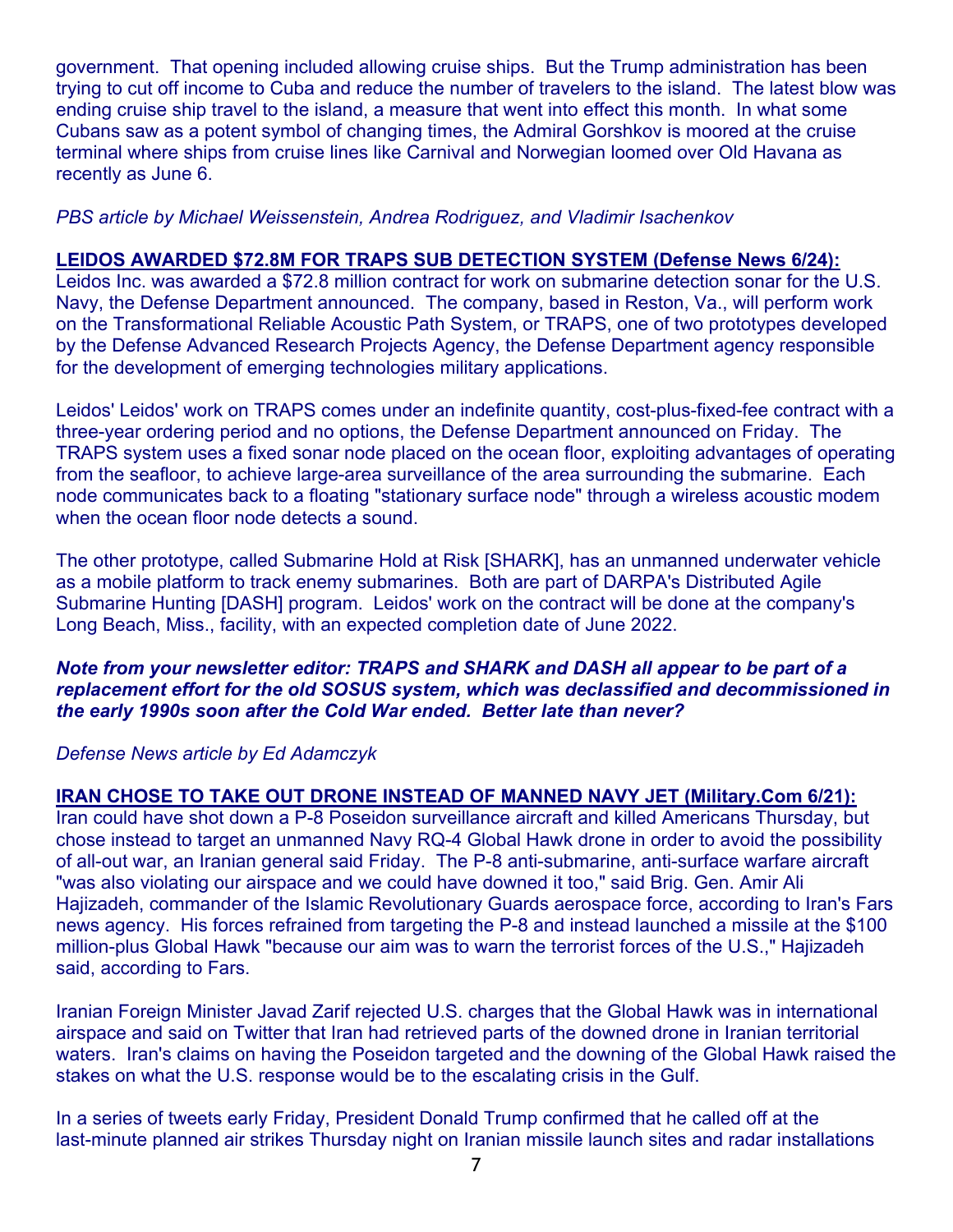believed to have been involved in targeting and downing the Global Hawk. "We were cocked & loaded to retaliate last night on 3 different sights [sic] when I asked, how many will die. 150 people, sir, was the answer from a General. 10 minutes before the strike I stopped it, not proportionate to shooting down an unmanned drone," Trump said.

"I am in no hurry" to attack Iran, although the U.S. military was "ready to go," Trump said in repeating his warning that the red line for the U.S. would be renewed Iranian efforts to acquire nuclear weapons. "Sanctions are biting & more added last night. Iran can NEVER have Nuclear Weapons, not against the USA, and not against the WORLD!" Trump tweeted.

#### *Military.Com article by Richard Sisk*

#### **IRAN'S MINI-SUBMARINE FLEET CAN SINK WARSHIPS (National Interest 6/15):**

Iran's submarine force is by far the most numerous and technically capable arm of its navy and slated to remain so for the foreseeable future given Tehran's geopolitical investment in the Gulf region. While it is still unlikely to match the U.S. Navy in a pitched conflict, submarines would inevitably be the spearhead of a prospective Iranian anti-access/area-denial (A2/AD) campaign to seal the Hormuz Strait, or to stage a surprise saturation attack against US defenses in the Persian Gulf.

Tensions continue to mount between Washington and Iran, with every week bringing forth a new round of diplomatic threats and accusations. Most recently, Revolutionary Guards commander Maj. Gen. Hossein Salami gave a blistering speech in which he assured the Iranian parliament that the "vulnerability" of American aircraft carriers will prevent the U.S. military from challenging Iranian power in the Persian Gulf. Such rhetoric is par for the course for Iranian officials and state media, who project unwavering confidence in Iranian military capabilities.

But just how capable is Iran's conventional military, and do they really have the means to effectively resist a U.S. offensive? The National Interest previously looked at this nuanced question with overviews of Iran's air force and surface navy. We now turn to what is arguably the core of Iran's conventional military strength, and the reason why it boasts the fourth-strongest navy in the world: its submarine force.

Perhaps the most striking aspect of Iran's submarine roster is its sheer size, especially in relation to the rest of its navy. Whereas Iran's combined output of operational corvettes, frigates, and destroyers hardly exceeds 10, it currently fields a whopping 34 submarines. The vast majority of these are midget-class--or "littoral"--diesel-electric vessels, with roughly two dozen from Iran's homemade Ghadir class and several more from the North Korean Yugo class. Impressively, the Ghadir is much smaller but still has strong offensive capabilities; Ghadir vessels boast the same 533 mm torpedo tubes as the handful of Iran's much larger Kilo vessels, only fewer at two versus six.

To be sure, Iran's heavy concentration of mini-submarines makes for unflattering comparisons with the much more robust submarine fleets of its American and Russian counterparts. However, their roster makes a great deal of military sense within the context of Iran's strategic objectives. Iran has no need to project power sea power around the world, or even across the Middle East. Instead, the Iranian navy is constituted and organized around the specific goal of securing the Persian Gulf and specifically the Hormuz Strait. The limited range of Iran's diesel-electric submarines is irrelevant in the restrictive and shallow confines of the Gulf, while their near-undetectability mine-laying capability makes them ideal candidates for patrol and ambush operations against hostile surface vessels.

More recently, Iran has begun to diversify its indigenous submarine industry beyond the smallest vessels. The new Fateh class is intended to round out Iran's lopsided roster, coming in between the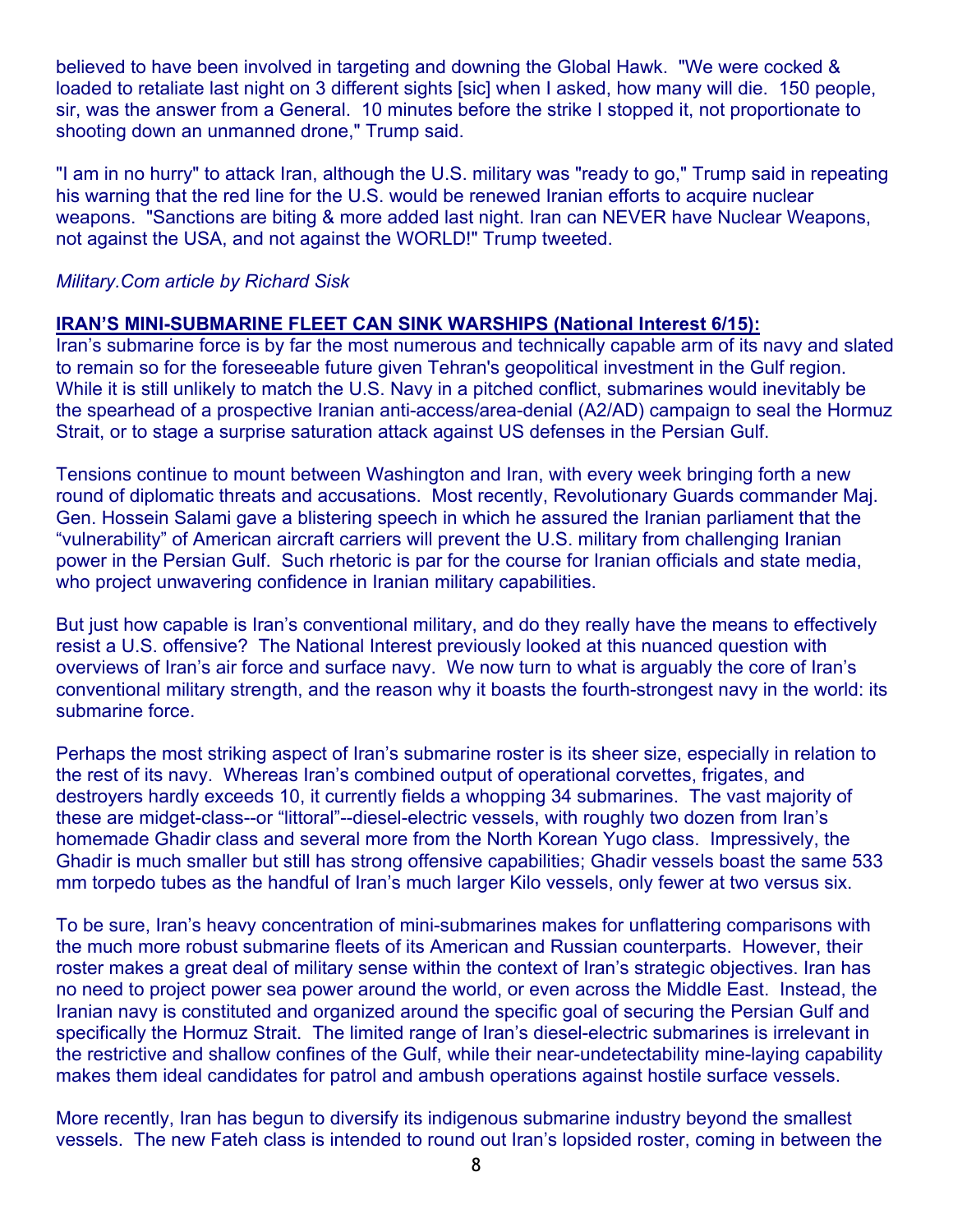Ghadir and Kilo classes at a displacement of 600 tons. In addition to the 533 mm torpedo tubes that are standard across Iran's submarine force, Iranian state media reports that the Fateh vessels--of which there are two at the time of writing--can fire anti-ship cruise missiles from submerged position.

Iran's submarine force is by far the most numerous and technically capable arm of its navy and slated to remain so for the foreseeable future given Tehran's geopolitical investment in the Gulf region. While it is still highly unlikely to match the U.S. Navy in any sort of pitched conflict, submarines would inevitably be the spearhead of a prospective Iranian anti-access/area-denial (A2/AD) campaign to seal the Hormuz Strait or to stage a surprise saturation attack on US defenses in the Persian Gulf.

#### *The National Interest article by Mark Episkopos*

#### **HOW ONE VERY OLD PLANE CAN STILL KILL SUBMARINES (National Interest 6/2):**

As of 2018, there are currently several aircraft in the United States military had have served for fifty years or more. The tried-and-true nature of these planes, along with technological upgrades, have allowed these old systems to continue serving effectively into the second decade of the 21st century. One of these aircraft is the Lockheed P-3 Orion, in service with the U.S. Navy. Initially designed as a maritime patrol and anti-submarine warfare (ASW) aircraft, it has since evolved into a multi-mission platform that has proven its worth in areas outside the core competency it was originally designed for. It is, without a doubt, one of the most versatile aircraft in the U.S. military.

The Orion debuted in 1962 as the P3V-1 and was based on the airframe of the L-188 Electra commercial airliner. A month later, the military revised its designation system and it became the P-3A. Throughout the Cold War, the Orion served predominantly in the maritime patrol and ASW role, tracking Soviet Navy submarines and preparing to destroy them, if necessary. The plane's versatility was recognized early; numerous P-3s were converted to suit a variety of specialized military and non-military roles, including scientific research, meteorology, customs and border security, and electronic intelligence (ELINT). This last role would produce the EP-3 Aries variant, which was involved in the infamous 2001 Hainan Island incident, in which a Chinese fighter collided with a Navy EP-3, killing the Chinese pilot. The American plane was able to make a safe landing, but its crew of twenty four were held captive for ten days before being released.

Other countries recognized the utility of the P-3 and the aircraft has gone on to serve with eighteen other nations. The list of foreign operators is quite diverse, ranging from staunch U.S. allies like Australia to sworn enemies like Iran (though the acquisition was made during the Shah's reign when Iran was an American ally).

At its apex, there were twenty four active-duty P-3 squadrons across the U.S., along with thirteen Naval Reserve squadrons, three test and evaluation units, an oceanographic development squadron, plus two "special projects" squadrons, whose activities were highly classified. Today, the Maritime Patrol and Reconnaissance (MPR) community is about half the size it was from its halcyon days. The remaining P-3s in service are divided among Patrol and Reconnaissance Groups Atlantic and Pacific, the former possessing Patrol and Reconnaissance Wing Eleven and the latter Wings One, Two, and Eleven as well. Unlike during the Cold War, the MPR community is based almost exclusively out of NAS Jacksonville on the Atlantic side and NAS Whidbey Island on the Pacific.

Though there are eighteen squadrons across the two groups, the gradual replacement by the Boeing P-8A Poseidon has reduced the number of P-3 squadrons to only three, all stationed at NAS Whidbey Island. These are VP-1 "Screaming Eagles,", VP-40 "Fighting Marlins," and VP-46 "Grey Knights," which has the distinction of being the second-oldest aircraft squadron in service. They are augmented by two Naval Reserve squadrons, a special projects squadron based at Marine Corps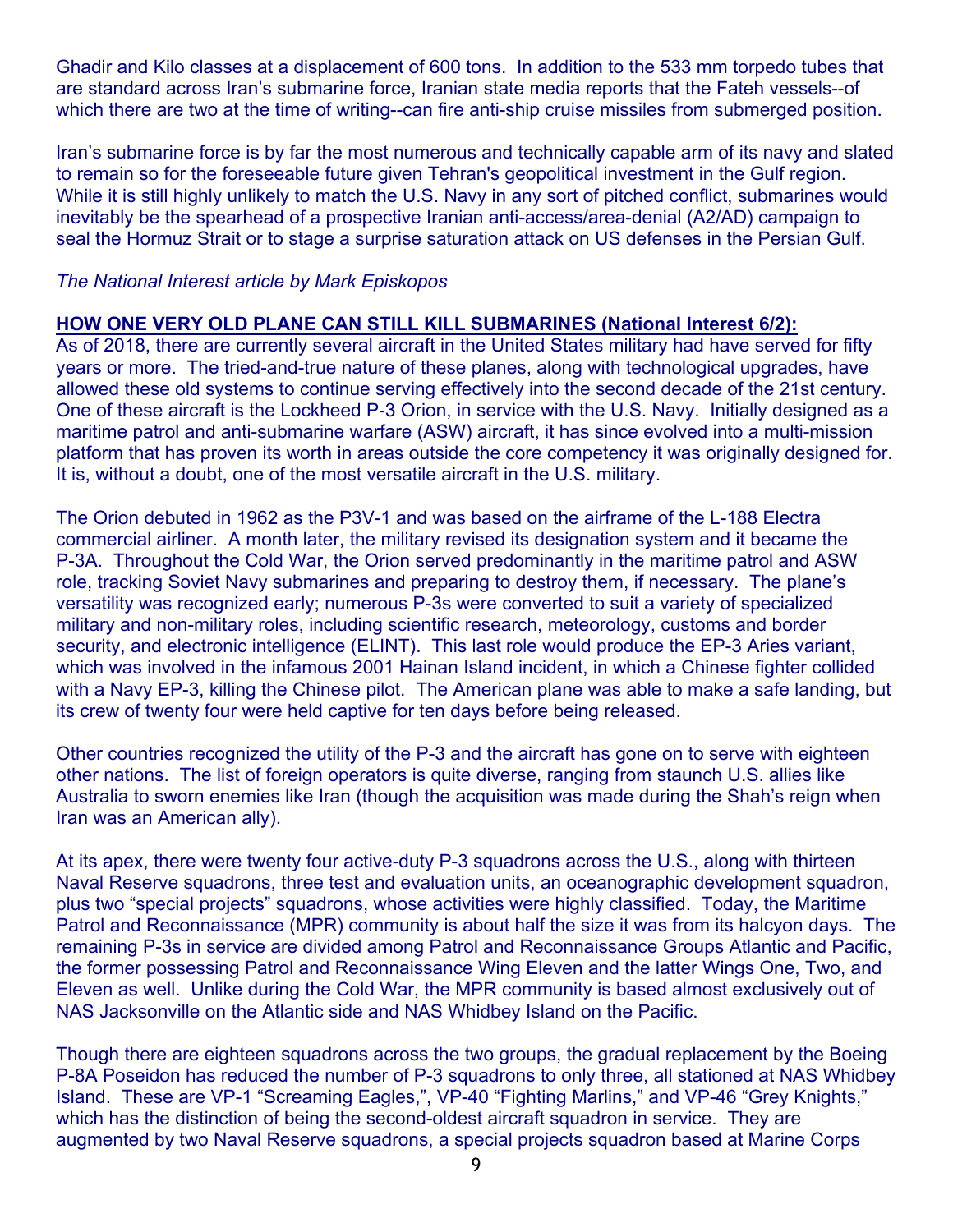Base Hawaii, and VP-30 in Jacksonville, which continues to serve as lone Fleet Readiness Squadron (FRS) for both the Orion and Poseidon. Finally last, but not least, the EP-3E Aries II continues to serve in a single squadron, VQ-1 "World Watchers," out of Whidbey.

Viewed largely as a support platform, the Orion has participated in nearly every major military conflict involving the U.S. since its introduction. In October 1962, only two months after its operational debut, P-3s were patrolling the waters near Cuba to enforce the blockade against that country during the missile crisis. During the Vietnam War, the P-3 participated in Operation Market Time to interdict the supply of Viet Cong forces in South Vietnam. It was during Market Time the P-3 suffered also its first combat loss in April 1968.

During the 1991 Gulf War, P-3s were flying surveillance missions in-theater and were valuable asset. Though it expended no ordnance of its own, Orion crews coordinated attacks against Iraqi naval vessels, contributing the destruction of dozens of Iraqi surface combatants. When the Soviet Union collapsed later that year, it reduced the need for the P-3s but did not take the wind out of the sails of the P-3s original mission just yet. Rather, the P-3s needed to exhibit capabilities beyond ASW and maritime patrol to avoid the chopping block that the post-Cold War defense environment had created.

The P-3s succeeded in proving their worth two years later, when they were supporting the efforts of U.S. Special Operations forces in Somalia. During the infamous Battle of Mogadishu, in which over the U.S. lost two Black Hawk helicopters and one hundred Army Rangers and Delta Force operators held off thousands of hostile Somalis, Navy Orions provided vital aerial surveillance. In fact, the footage of the Black Hawk helicopters getting shot down was recorded by a P-3. The aircraft provided overwatch for the entirety of the battle, demonstrating its value as an all-seeing eye watching the backs of troops on the ground. This capability becomes even more critical with time.

From its start in 2001, the U.S. war in Afghanistan has been heavily aided by the P-3 in hunting down al-Qaeda terrorists and engaging Taliban fighters. Though largely a maritime platform, upgrades via the Anti-Surface Warfare Improvement Program (AIP) allowed the Orion to better-observe events ashore, including the mountainous terrain of Central Asia. P-3s not only watched the backs of American special operators, but also found hostiles hiding in the treacherous terrain and humanoccupied caves through Forward-Looking Infrared (FLIR).

It was ironic, perhaps, that it was during a kind of war other than what it was intended to fight that the Orion fulfilled its greatest potential. While it never de-emphasized its original purpose, the War on Terror has increased the demand of the P-3. Even at a time when the U.S. military has a wide range of intelligence, surveillance, and reconnaissance (ISR) platforms, ranging from the E-3 Sentry Airborne Early-Warning and Control System (AWACS), the E-8 Joint-Surveillance Target Attack Radar System (J-STARS), and a deep roster of Unmanned Aerial Vehicles (UAVs), the P-3, along with the Aries ELINT variant, offers an "intermediate" option – a manned aircraft equipped with powerful sensors, long on-station loiter time, the ability to operate at lower altitudes, and equipped with weaponry, allowing it to defend itself or carry out offensive tasks as needed.

Today, the P-3 continues to prove its worth in theaters of conflict all over the world, including in the highly-active Central Command (CENTCOM) region, specifically in support of Operation Inherent Resolve. Though specifics regarding their operations are sparse, official sources confirm Orion squadrons are conducting ISR in war zones like Iraq and Syria, along with ASW and non-military operations as well. Closer to home, P-3s are utilized by Customs and Border Protection to counter drug-smuggling and protect America's borders.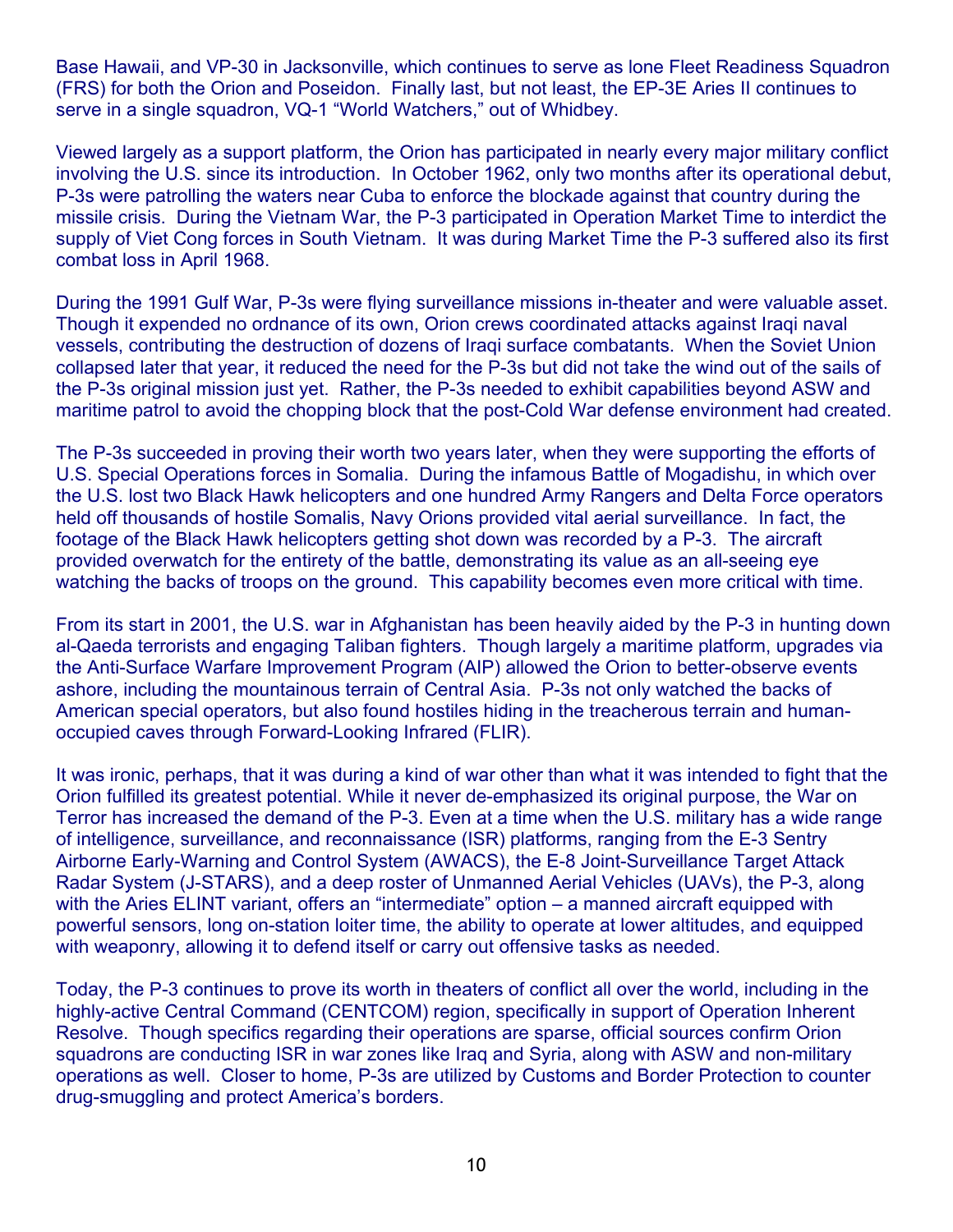A P-3 squadron will typically deploy for six months, followed by a thirteen to fourteen month inter-deployment ready cycle. During a typical deployment, aircraft and aircrews will be distributed among various locations within a specific geographical area. In recent times, P-3s have been deployed to Korea, Japan, Southeast Asia, Bahrain, Djibouti, Sicily, El Salvador, as well as number of other locations that remain classified. This is a testament to both the high demand of the Orion's services, as well the critical nature of the missions it performs. Even while not on deployment, P-3s and their crews are often tasked for short-term assignments, such as humanitarian missions, searchand-rescue, or assisting in counter-drug operations.

The latest iteration of the Orion is the Update III Block Modification Upgrade Program (BMUP)+. A vast improvement over earlier versions, it is equipped a wide range of sophisticated sensors and electronics, including the AN/APS-137A(V)5 Inverse Synthetic Aperture Radar (ISAR). The ISAR creates a high-resolution two-dimensional image of a contact using an object's own movement. This makes the APS-137 particularly useful in detecting smaller, well-hidden objects, such as pirates or a submarine's periscope.

In addition to its ASW war load, the newest variant also carries the infrared-guided AGM-65F Maverick, the AGM-84G Harpoon ICR, the AGM-84K SLAM-ER ATA, and even the satellite-guided GBU-32(V)2/B Joint Direct Attack Munition (JDAM). Currently, the U.S. Navy employs a crew of ten on the Orion. In the cockpit are two Naval Aviators (NAs); the Plane Commander (PC) and the Plane Second Pilot. They are assisted by two Flight Engineers, who maintain and monitor aircraft systems.

Within the fuselage are two acoustic Sensor Operators, designated SS1 and SS2, who analyze data from sonobuoys to detect and track hostile contacts. Another Sensor Operator, designated SS3, is the electronic warfare operator (EWO), who operates the radar, MAD, electronic support measures systems, and FLIR. The three Naval Aircrewmen report to the Tactical Coordinator, (TACCO), a Naval Flight Officer (NFO) who, as the title implies, is in tactical command of the aircraft. Depending on the mission, either the PC or the TACCO may be in command of the mission. Rounding out the crew is another NFO who serves as Navigator/Communicator and an in-flight technician.

The P-8, like its predecessor, is based on the airframe of a commercial airliner, the Boeing 737-800ERX. Its two CFM-56-7B turbofans allow the Poseidon to cruise at 490 knots, versus the P-3s 390. Though the P-8 is, by-and-large, a more sophisticated platform, it lacks some of the features that made the P-3 indispensable. Its weapon load is comparatively limited—it cannot fire the Maverick missile, nor can it employ JDAMs. More relevant to the ASW mission, the Poseidon lacks a MAD boom, though the Navy insists its ability to hunt submarines would not be hindered as a result.

As the sun slowly sets on the Orion, it continues to serve quietly on the frontlines. The Orion's career has been sustained by its ability to do many things very well. Those who have flown it may be sad to see it go, but they will bid the P-3 farewell knowing the future of Maritime Patrol and Reconnaissance is in good hands.

#### *National Interest article by Edward Chang*

#### **RUSSIAN FIGHTER MAKES "IRRESPONSIBLE" INTERCEPT OF NAVY P-8A (USNI News 6/4):**

A Navy surveillance aircraft was intercepted by a Russian fighter over the Mediterranean Sea "determined to be unsafe," according to a late Tuesday statement from U.S. 6th Fleet. A Navy P-8A Poseidon was operating in international airspace over the Mediterranean when it was intercepted by a Russian Sukhoi Su-35 three times. While the first and third interactions were determined to be in line with international rules, the second was called out by 6th Fleet.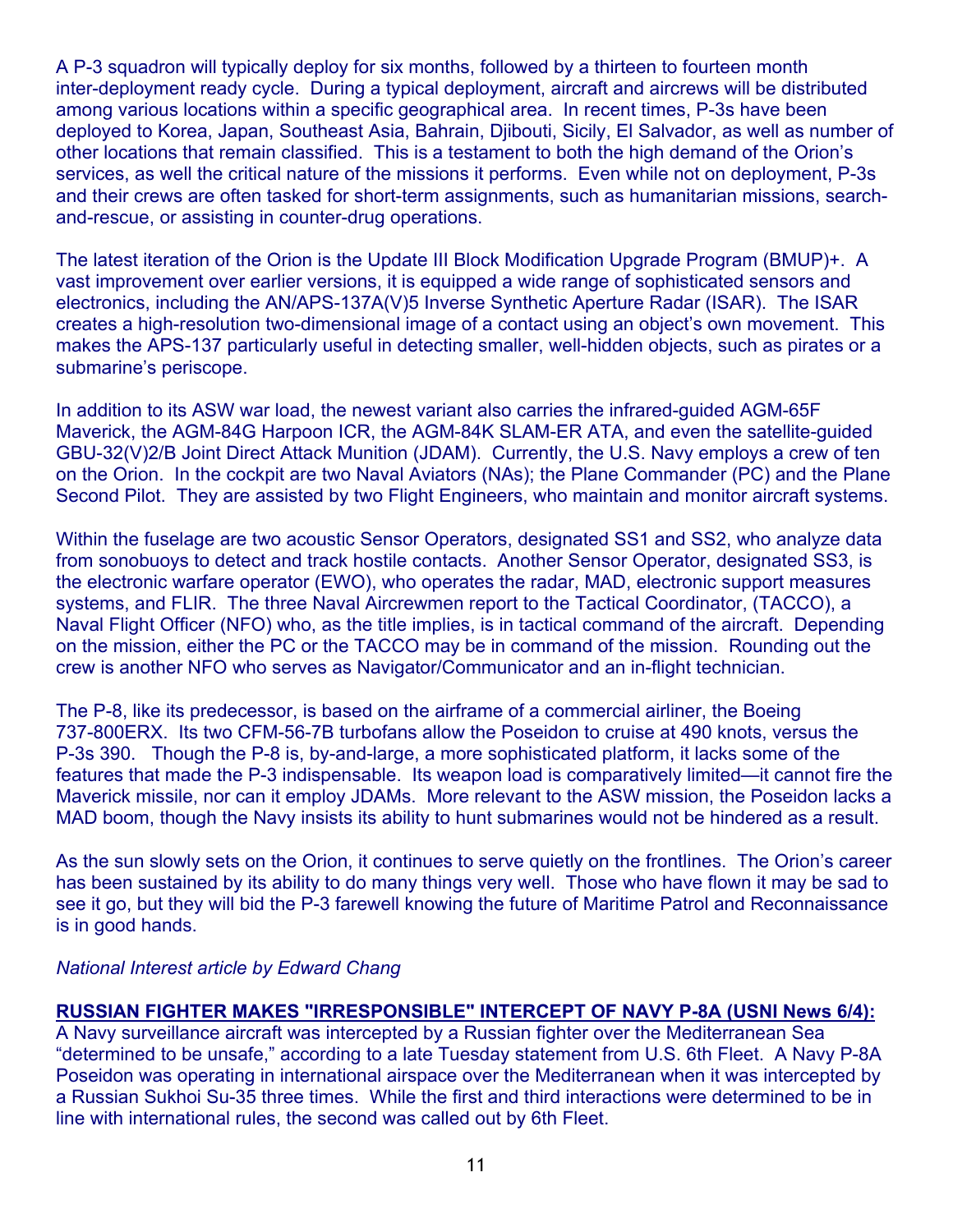"The second interaction was determined to be unsafe due to the SU-35 conducting a high speed pass directly in front of the mission aircraft, which put our pilots and crew at risk," read the statement. "The crew of the P-8A reported wake turbulence following the second interaction. The duration of the intercept was approximately 28 minutes." The Navy release added, "while the Russian aircraft was operating in international airspace, this interaction was irresponsible. We expect them to behave within international standards set to ensure safety and to prevent incidents, including the 1972 Agreement for the Prevention of Incidents On and Over the High Seas (INCSEA). Unsafe actions increase the risk of miscalculation and potential for midair collisions."

The following is the complete June 4, 2019 statement from 6th Fleet.

On June 4, 2019, a U.S. P-8A Poseidon aircraft flying in international airspace over the Mediterranean Sea was intercepted by a Russian SU-35 three times over the course of 175 minutes. The first and third interaction were deemed safe. The second interaction was determined to be unsafe due to the SU-35 conducting a high speed pass directly in front of the mission aircraft, which put our pilots and crew at risk. The crew of the P-8A reported wake turbulence following the second interaction. The duration of the intercept was approximately 28 minutes. While the Russian aircraft was operating in international airspace, this interaction was irresponsible. We expect them to behave within international standards set to ensure safety and to prevent incidents, including the 1972 Agreement for the Prevention of Incidents On and Over the High Seas (INCSEA). Unsafe actions' increase the risk of miscalculation and potential for midair collisions. The U.S. aircraft was operating consistent with international law and did not provoke this Russian activity.

*USNI article by Sam LaGrone* 

# **RECOMMENDED READING:**



#### **ON THE INTERNET:**

There are fairly active groups on the popular social media web site Facebook for VP-92, NAS South Weymouth, and NAS Brunswick. You can check them out at www.facebook.com. You may also find Nevins Frankel's VP Navy web site at www.vpnavy.com very interesting too.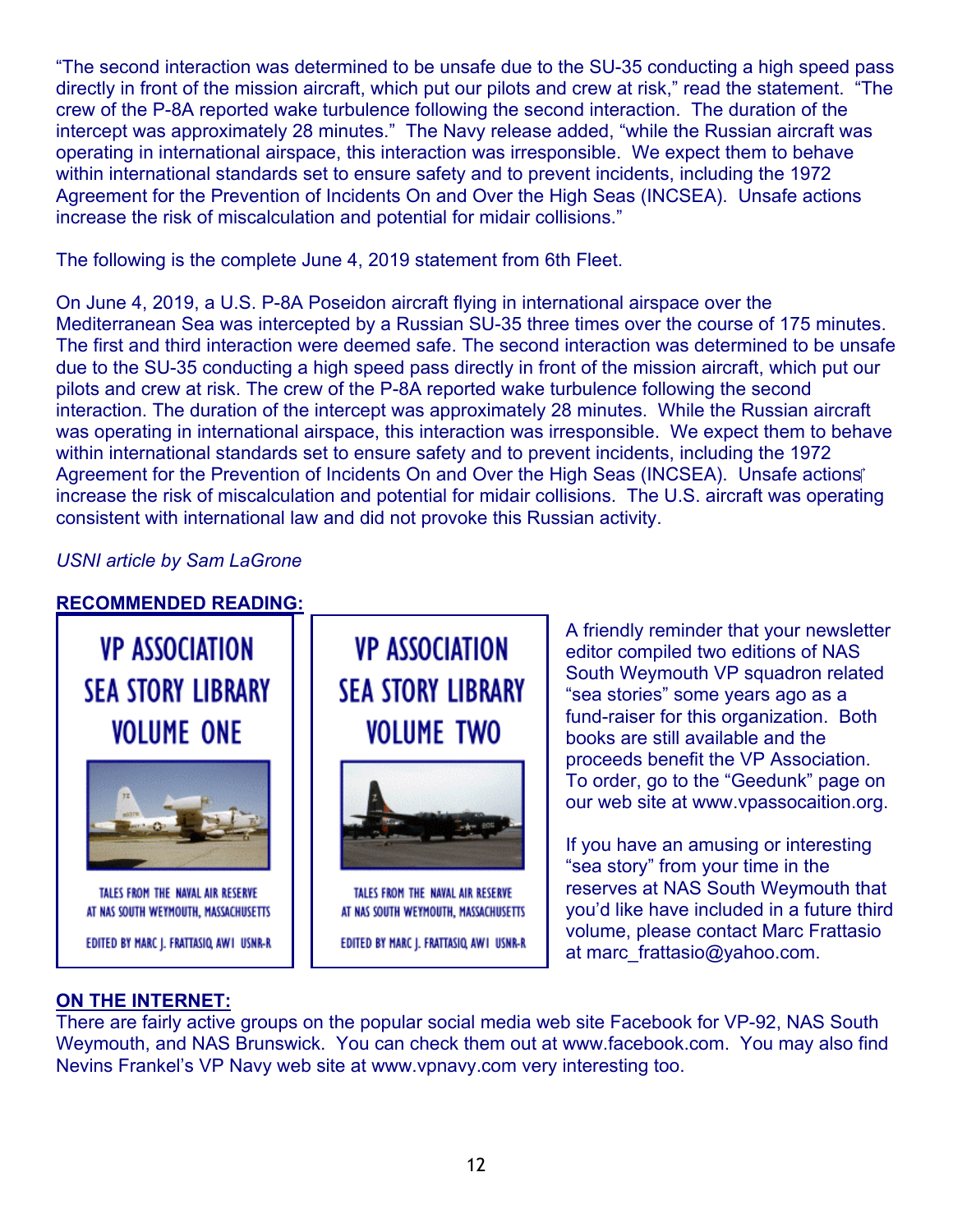#### **MONTHLY MEETING:**

Members who can do so are welcome to join us for lunch on the second Thursday of every month at Warren's Place in South Weymouth, MA (in the Whole Foods Plaza off Route 18) from 11:30 to 13:30

# **PARTING SHOT:**



*ABOVE: YN2 Laforge and other administrative personnel working what appears to be late into the night in the VP-92 Admin Office at NAS South Weymouth during the squadron's final years on this base. Come to our next reunion in September and come reconnect with old friends like this. Got something similar to share? Contact Marc Frattasio at marc\_frattasio@yahoo.com.* 



*Until Next Time, Lose Not Thy Speed In Flight Lest The Earth Rise Up And Smite Thee – "Frat".*